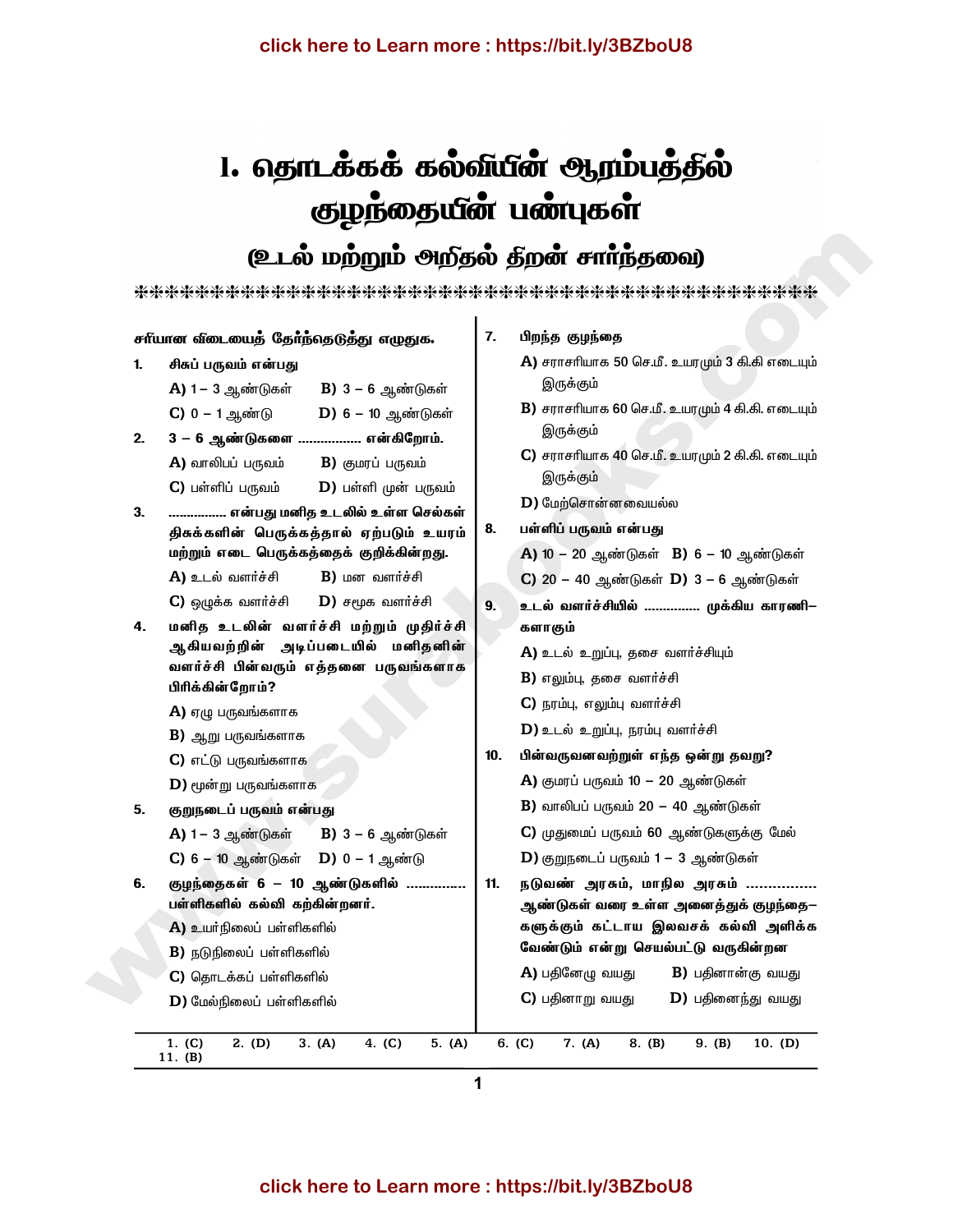### click here to Learn more : https://bit.ly/3BZboU8

| 12. | வாலிபப் பருவத்திற்கும் முதுமைப் பருவத்திற்கும்<br>இடைப்பட்ட பருவம் | 18. | குழந்தைகளின் வளர்ச்சி என்பது அவர்கள்<br>வளரும்  பின்னணியைப் பொறுத்து<br>வேறுபடுகின்றது |
|-----|--------------------------------------------------------------------|-----|----------------------------------------------------------------------------------------|
|     | A) 20 - 40 ஆண்டுகள்                                                |     | $A$ ) சமூக, பொருளாதார                                                                  |
|     | B) 40 - 60 ஆண்டுகள்                                                |     | $B$ ) கல்வி, பண்பாட்டு                                                                 |
|     | $C$ ) 6 – 10 ஆண்டுகள்                                              |     |                                                                                        |
|     | $D$ ) 3 – 6 ஆண்டுகள்                                               |     | $C$ ) மரபு, பொருளாதாரம்                                                                |
| 13. | தொடக்கப் பள்ளிகளில் கல்வி கற்பதை                                   |     | $D$ ) சமூக, சூழ்நிலை                                                                   |
|     | என்கிறோம்                                                          | 19. | குழந்தையின் உடல் வளர்ச்சி தேக்க நிலையை<br>அடைவது                                       |
| 14. | A) குழந்தைப் பருவம்<br><b>B)</b> பள்ளிப் பருவம்                    |     |                                                                                        |
|     | $C$ ) குமரப் பருவம்<br>$D)$ சிசுப் பருவம்                          |     | A) சிசுப் பருவம் முதல் குறுநடைப் பருவம் வரை                                            |
|     | குழந்தைகள் முன் மழலையர் பள்ளியில் கல்வி<br>கற்பது                  |     | B) பள்ளிப் பருவம் முதல் குமரப் பருவம் தொடங்கும்<br>வரை                                 |
|     | A) 3 – 6 ஆண்டுகள் B) 1 – 3 ஆண்டுகள்                                |     | $C$ ) வாலிபப் பருவம் முதல் குமரப் பருவம் தொடங் $-$<br>கும் வரை                         |
|     | C) 1 – 2 ஆண்டுகள் D) 0 – 1 ஆண்டு                                   |     | $D$ ) அனைத்து பருவங்களிலும்                                                            |
| 15. | பள்ளிப் பருவத்தில் கூர்மையாக்கப்படும் உடலி–<br>யக்கங்கள்           | 20. | தொடக்க கல்வி கற்க பள்ளிக்கு வரும் குழந்தை<br>அடையப் பெற்றிருக்கும் உடலியக்கங்கள்       |
|     | A) உணவு உண்ணுதல், பேசுதல்                                          |     | A) உணவு உண்ணுதல், பேசுதல்                                                              |
|     | B) பல்துலக்குதல், ஆடை அணிதல்                                       |     | $B$ ) பல்துலக்குதல், ஆடை அணிதல்                                                        |
|     | $\mathbf C$ ) பென்சிலை பிடித்து எழுதுதல், பந்து விளை–<br>யாடுதல்   |     | $C$ ) பென்சிலை பிடித்து எழுதுதல், பந்து விளை–<br>யாடுதல்                               |
|     | D) மேற்சொன்ன அனைத்தும்                                             |     | D) மேற்சொன்ன அனைத்தும்                                                                 |
| 16. | உடல் வளர்ச்சியை பாதிக்கும் அடிப்படை<br>காரணிகள்                    | 21. | உடல் வளர்ச்சியின் போது குழந்தைகளின்<br>வளர்ச்சி அடைகின்றன                              |
|     | A) தனி மனித உடலின் கட்டமைப்பு, சுற்றுப்புறச்                       |     | A) ஒழுக்க உணர்வும்                                                                     |
|     | சூழ்நிலை                                                           |     | $B)$ இயக்கங்களும்                                                                      |
|     | B) உடற்பண்புகள் மற்றும் உடலின் கட்டமைப்பு                          |     | $C$ ) மனவெழுச்சியும்                                                                   |
|     | $C$ ) சுற்றுப்புறச் சூழ்நிலை, மரபு பண்பு                           |     | <b>D)</b> மேற்சொன்ன அனைத்தும்                                                          |
|     | <b>D)</b> மேற்சொன்ன அனைத்தும்                                      | 22. | கார்போஹைட்ரேட், புரோட்டின் ஆகியவற்றின்                                                 |
| 17. | தொடக்கக் கல்வி பயில பள்ளிக்கு வரும்                                |     | வளர்சிதை மாற்றத்தை ஒழுங்குபடுத்துவது                                                   |
|     | குழந்தையின்  90 சதவீதம் வளர்ச்சி                                   |     | A) அட்ரினலின்<br>$B$ ) தைராக்ஸின்                                                      |
|     | அடைந்து வருகிறது                                                   |     | $C$ ) இன்சுலின்<br>$D)$ பாராதைராய்டு                                                   |
|     | A) இனப்பெருக்க மண்டலம்                                             | 23. | இரத்தத்தில் உள்ள கால்சியம் மற்றும் பாஸ்–                                               |
|     | $B$ ) எலும்பு மண்டலம்                                              |     | பரஸின் அளவைக் கட்டுப்படுத்துவது                                                        |
|     | $C$ ) நரம்பு மண்டலம்                                               |     | $A$ ) தைராக்ஸின்<br><b>B)</b> அட்ரினலின்                                               |
|     | $D)$ தசை நார்                                                      |     | C) பிட்யூட்டரி<br>$D)$ பாராதைராய்டு                                                    |

 $\sim$  enterct rollers

 $\overline{2}$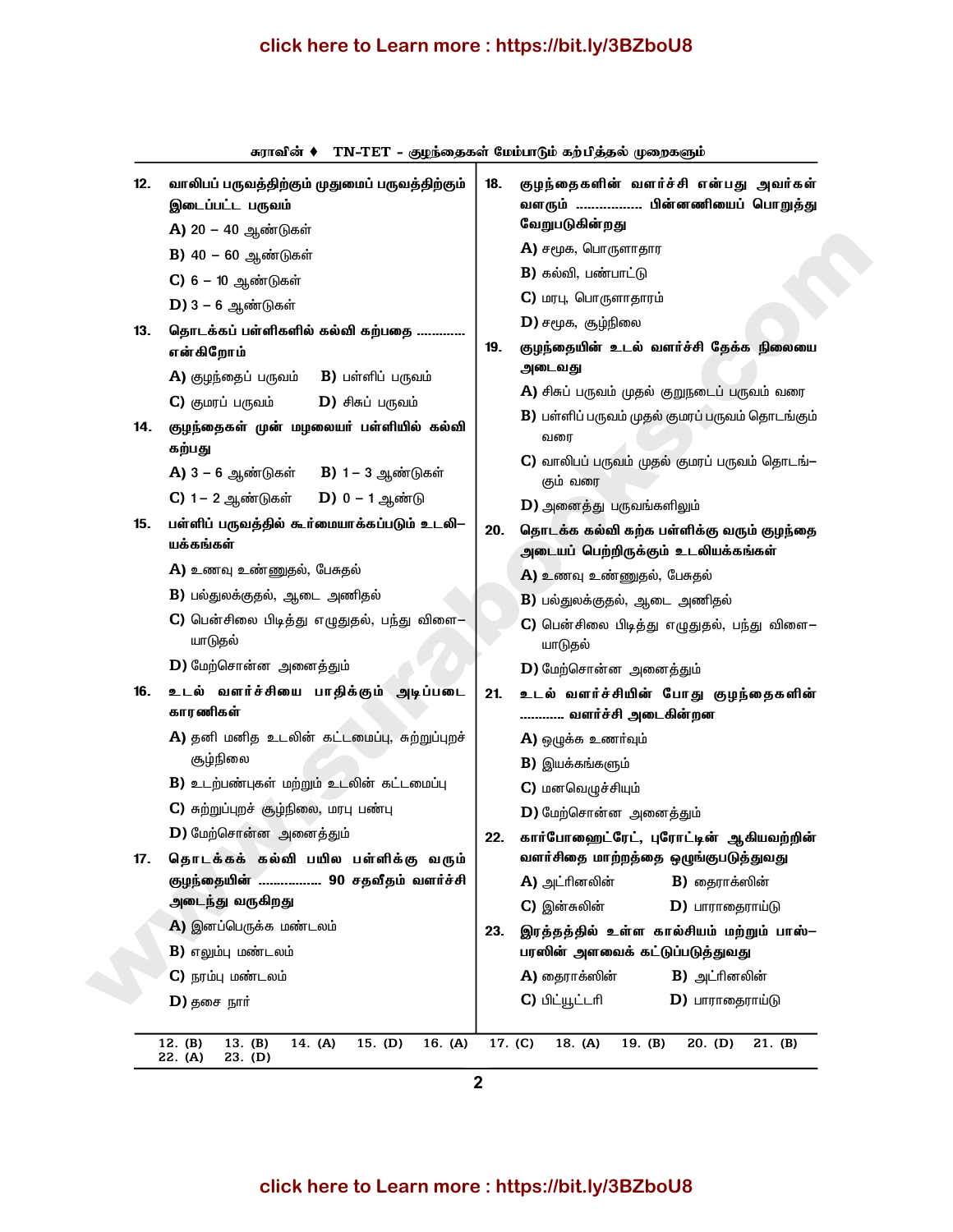#### click here to Learn more: https://bit.ly/3BZboU8

TN-TET - குழந்தைகள் மேம்பாடும் கற்பித்தல் முறைகளும் சுராவின் ♦ 24. மனித உடலின் செயல்பாடுகளை ஒழுங்கு– ............. நோய் ஏற்பட்ட குழந்தையின் தைராய்டு  $31.$ படுத்தும் மிக முக்கியமான இரு பெரும் அமைப்பு சுரப்பி பருத்து முன் கழுத்து பகுதி வீக்கம்  $\bf{A}$ ) இனப்பெருக்க மண்டலமும் நரம்பு மண்டலமும் அடைந்து காணப்படும் B) நாளமில்லாச் சுரப்பி மண்டலமும் நரம்பு  $A$ ) கிறயன்டிசம்  $B)$   $L$ ார்பிஸ்சம் மண்டலமும்  $C$ ) கிரிடினிசம்  $D)$  காய்டர் 32. கணையத்தில் சுரப்பது  $C$ ) உணவு மண்டலமும் இனப்பெருக்க மண்டலமும்  $A$ ) தைராக்ஸின் **B)** இன்சுலின்  $D$ ) இயக்க மண்டலமும் நரம்பு மண்டலமும் C) பிட்யூட்டரி  $D)$  அட்ரினலின் 25. ஆக்ஸிஜன் உட்கிரகித்தலை அதிகப்படுத்துவ– துடன் வளர்சிதை மாற்றச் செயலைக் கட்டுப்– 33. நரம்பு மண்டலம், மூளை, தண்டுவடம் ஆகிய— வற்றைக் கொண்டது படுத்துவது  $A$ ) தைராக்ஸின் **B)** அட்ரினலின்  $\bf{A}$ ) வெளி நரம்பு மண்டலம்  $B$ ) புற நரம்பு மண்டலம் C) பிட்யூட்டரி  $D)$  பாராதைராய்டு  $C$ ) மைய நரம்பு மண்டலம் 26. அவசர காலங்களை சமாளிக்க உதவும் ஹார்—  $D$ ) உள் நரம்பு மண்டலம் மோன் A) பிட்யூட்டரி **B)** அட்ரினலின் 34. குழந்தைகளிடத்தில் தைராக்ஸின் குறைவாக சுரக்குமானால் ................ ஏற்படும் C) தைராய்டு  $D)$  பாராதைராய்டு  $A)$  குள்ளத்தன்மை 27. பிட்யூட்டரியின் முன்பகுதியிலிருந்து சுரக்கும்  $B)$  கிரிடினிசம் வளர்ச்சி ஹார்மோன் கட்டுப்படுக்குவது  $C$ ) அசாதாரண உடல் வளர்ச்சி A) நரம்பு மற்றும் எலும்புகளின் வளர்ச்சியை  $\bf{D}$ ) முன் கழுத்துக் கழலை  $B$ ) எலும்பு மற்றும் உடல் உறுப்புகளின் வளர்ச்சியை வளர்ச்சி ஹார்மோன் தேவையான அளவுக்கு  $C$ ) எலும்பு மற்றம் தசை திசுக்களின் வளர்ச்சியை  $35.$ குறைவாக சுரக்குமானால் ............... ஏற்படுகிறது  $D$ ) உடல் மற்றும் இனப்பெருக்க உறுப்புகளின்  $A$ ) குள்ளத்தன்மை வளர்ச்சியை  $B)$  கிரிடினிசம் 28. இதயத்தின் செயல்பாட்டையும், இரத்த அழுத்- $C$ ) அசாகாரண உடல் வளர்ச்சி தத்தையும் கட்டுப்படுத்துவதுடன் இரத்தக்  $\mathbf{D}$ ) முன் கழுத்துக் கழலை குழாய்களும் தசைகளும் சுருங்கி விரிவதற்கு 36. ................. குறைபாடுடைய குழந்தைகளின் மைய உதவி புரிவது நரம்பு மண்டலத்தின் வளர்ச்சியில் குறைபாடு A) அட்ரினலின்  $B)$  தைராக்ஸின் ஏற்பட்டு குழந்தைகள் உடல் மற்றும் உள்ள  $C$ ) இன்சுலின்  $D)$  பாராதைராய்டு செயல்பாடுகளில் மந்தமாக காணப்படுவர் 29. பரிவு நரம்பு மண்டலத்தின் செயல்பாட்டினால் A) முன் கழுத்து கழலை சுரக்கப்படும் ஹார்மோன்  $B$ ) உடல் பருமன் A) அட்ரினலின்  $B$ ) தைராக்ஸின்  $C$ ) குள்ளத்தன்மை  $C$ ) இன்சுலின்  $D$ ) பாரா தைராய்டு  $D)$  கிரிடினிசம் 30. ................. குறைபாடுடைய குழந்தைகள் 37. தைராக்ஸின் அதிகமாக சுரப்பதனால் ஏற்– வளர்ச்சிக் குன்றி எவ்வளவு வயது ஆனாலும் படுவது உடல் வளர்ச்சி அடையாமல் இருப்பர் A) குள்ளத்தன்மை A) முன் கழுத்துக் கழலை  $B)$  கிரிடினிசம் **B)** உடல் பருமன்  $C$ ) அசாதாரண உடல் வளர்ச்சி  $C$ ) குள்ளத்தன்மை  $D$ ) முன் கழுத்துக் கழலை  $D)$  கிரிடினிசம்  $27. (C)$  $28. (A)$ 29. (A)  $24.$  (B)  $25. (A)$  $26.$  (B)  $30. (C)$  $31. (D)$  $32. (B)$  $33. (C)$  $34.$  (B)  $35. (A)$  $36.$  (D)  $37.$  (D)

3